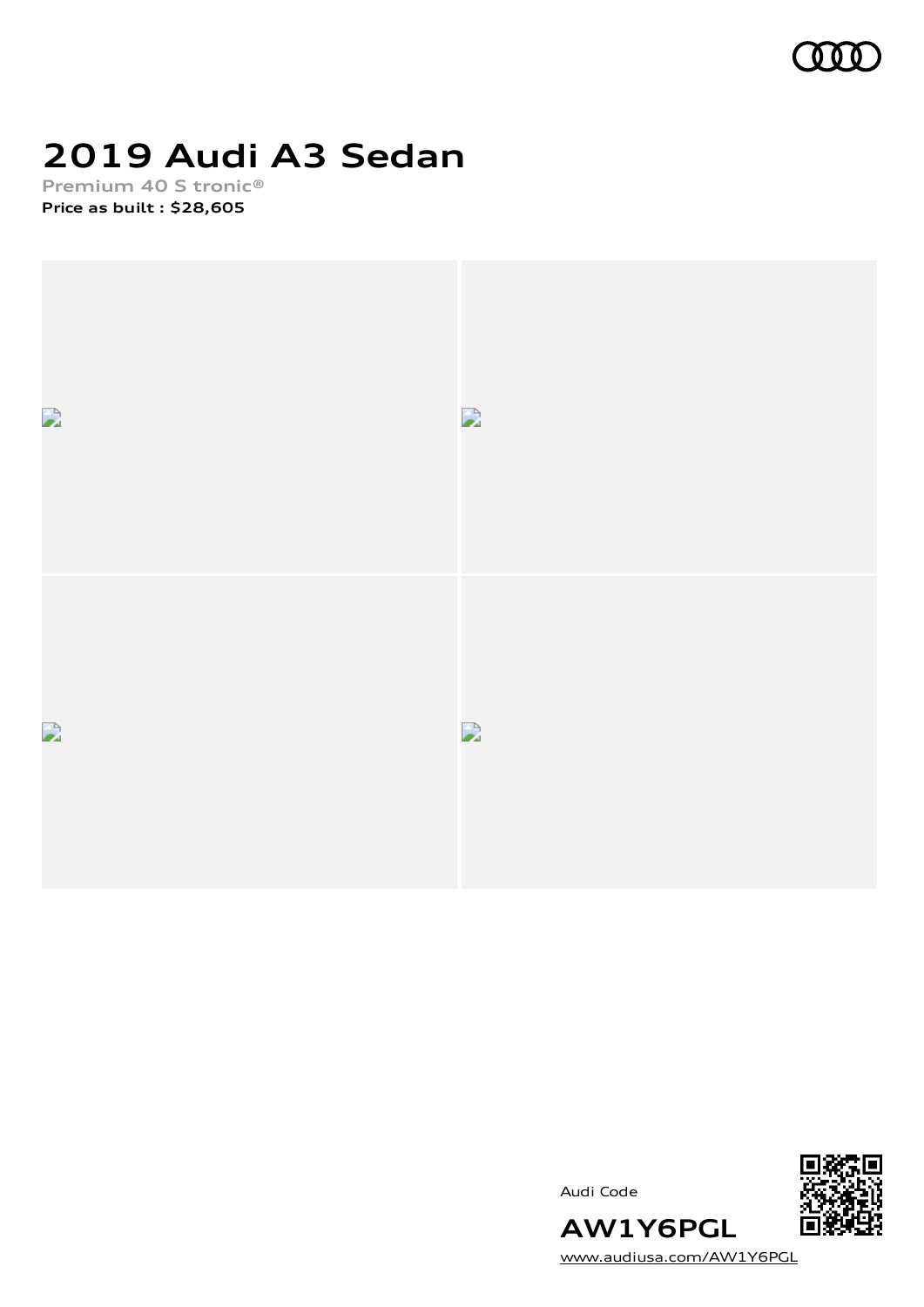### **Summary**

**Audi 2019 Audi A3 Sedan** Premium 40 S tronic®

**Price as buil[t](#page-10-0)** \$28,605

#### **Exterior colour**

Florett Silver metallic

### **Interior colour**

| Seats     | Black |
|-----------|-------|
| Dashboard | Black |
| Carpet    | Black |
| Headliner | Black |

### $\overline{\phantom{a}}$

#### **Further Information**

|                 | N٥           |
|-----------------|--------------|
| Mileage         | 14,751 miles |
| Type of vehicle | Used car     |

**Warranty**

#### **Audi Code** AW1Y6PGL

**Your configuration on www.audiusa.com** [www.audiusa.com/AW1Y6PGL](https://www.audiusa.com/AW1Y6PGL)

**Commission number** 2de17efb0a0e09af44c3

### **Technical Specifications**

| Engine type                  | 2.0-liter four-cylinder                       |
|------------------------------|-----------------------------------------------|
| stroke                       | Displacement/Bore and 1,984/82.5 x 92.8 cc/mm |
| Torque                       | 222 lb-ft@rpm                                 |
| Top track speed              | 130 mph mph $1$                               |
| Acceleration (0 - 60<br>mph) | 6.6 seconds seconds                           |
| Recommended fuel             | Regular                                       |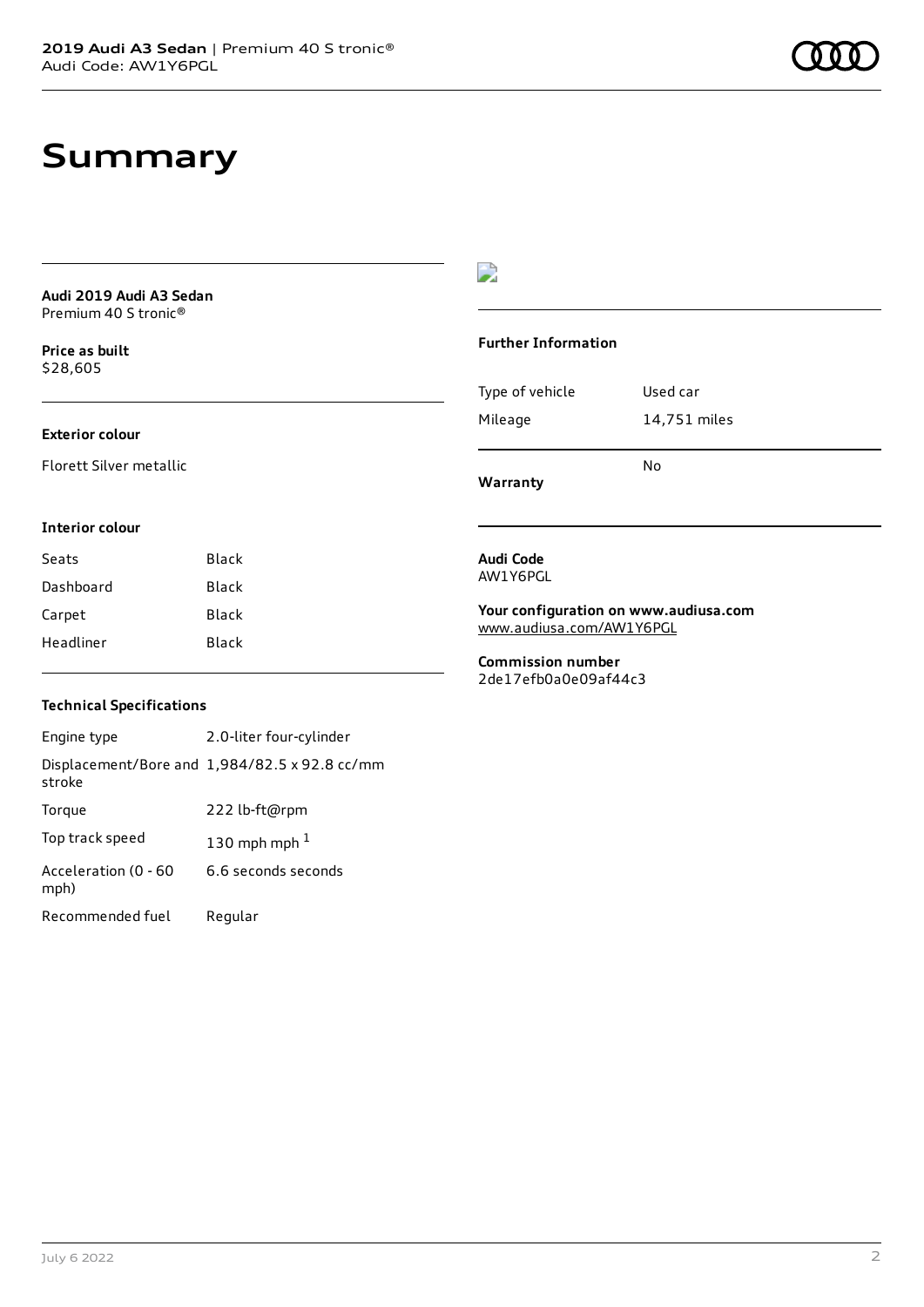# **Equipment**

Florett Silver metallic

Audi advanced key-keyless start, stop and entry

Aluminum trim around exterior windows

18" 5-double-spoke design bi-color finish wheels

Convenience package

Ambient LED interior lighting package

MMI® radio

Audi side assist









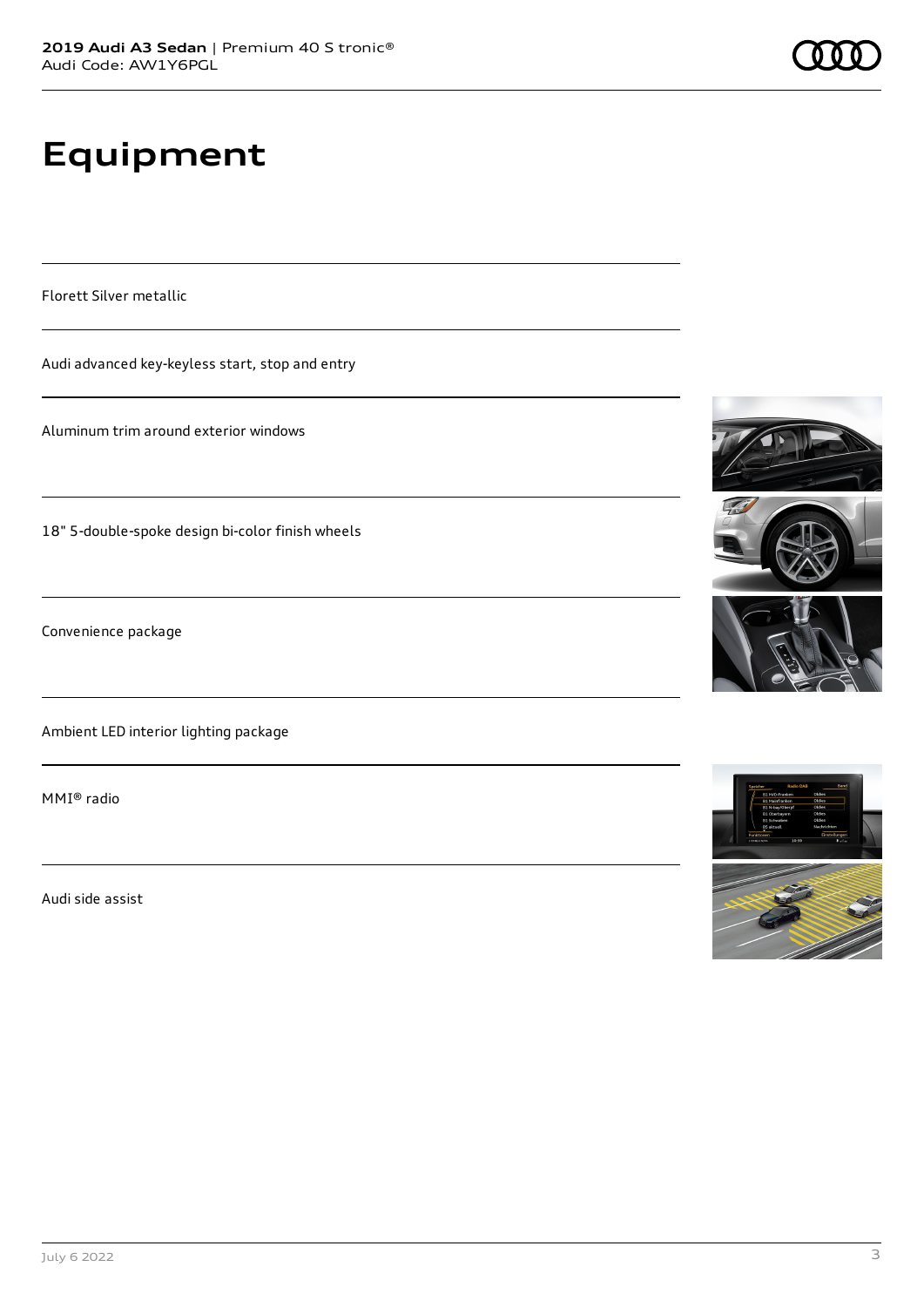**Standard features**

### **Safety and Security**

| 4UB | Driver and front-passenger advanced airbags                         |
|-----|---------------------------------------------------------------------|
| 1AS | Electronic Stability Control (ESC) with<br>traction control (ASR)   |
| UH1 | Electromechanical parking brake                                     |
| 8T2 | Cruise control with coast, resume and<br>accelerate features        |
| 6Y8 | Top track speed of 155 mph                                          |
| 4H3 | Integrated child door locks in rear doors                           |
| 1N3 | Electromechanical power steering                                    |
| 7K6 | Tire-pressure monitoring system                                     |
| 4X3 | Front thorax side airbags and Sideguard®<br>head curtain airbags    |
| 8N6 | Rain/light sensor for automatic windshield<br>wipers and headlights |
| 3B7 | Lower Anchors and Tethers for Children<br>(LATCH) in rear seats     |
|     |                                                                     |

### **Exterior**

| 0PO  | Dual exhaust outlets with chrome tips                    |
|------|----------------------------------------------------------|
| 6XD  | Power-adjustable heated exterior side<br>mirrors         |
| 1S1  | Car jack                                                 |
| 9T 1 | Heated windshield washer nozzles                         |
| 0N4  | 4-link rear suspension                                   |
| 8IH  | Xenon plus headlights with LED daytime<br>running lights |
| 8TB  | Rear fog lights                                          |
| HX9  | 18" 225/40 all-season tires                              |
| 8SK  | LED taillights                                           |
| 4KC  | Side and rear windows in heat-insulating<br>glass        |

### **Interior**

| QJ1              | Aluminum interior package (climate control<br>vent and door handle surrounds, mirror and<br>window control trims) |
|------------------|-------------------------------------------------------------------------------------------------------------------|
| 3FB              | Panoramic sunroof                                                                                                 |
| 7M3              | Aluminum door sill inlays                                                                                         |
| 6NO              | Black cloth headliner                                                                                             |
| 9AK              | Dual-zone automatic climate control                                                                               |
| 412              | Manual-dimming interior rear view mirror                                                                          |
| 1 XW             | Three-spoke multifunction steering wheel                                                                          |
| 6E3              | Front center armrest                                                                                              |
| 7F9              | Leather-wrapped gear selector                                                                                     |
| 3 <sub>NU</sub>  | Load-through facility                                                                                             |
| 7HA              | Standard leather package                                                                                          |
| N4M              | Leather seating surfaces                                                                                          |
| 4A3              | <b>Heated front seats</b>                                                                                         |
| 5 <sub>M</sub> A | Micrometallic Silver inlays                                                                                       |

#### **Infotainment and Driver Assistance**

| 6K2             | Audi pre sense® front with pedestrian<br>protection                                                                   |
|-----------------|-----------------------------------------------------------------------------------------------------------------------|
| 7W1             | Audi pre sense® basic                                                                                                 |
| UD <sub>2</sub> | Audi smartphone interface including Apple<br>CarPlay <sup>™</sup> and Google™ Android Auto™ for<br>compatible devices |
| KA <sub>2</sub> | Rear view camera                                                                                                      |
| 9VD             | Audi sound system                                                                                                     |
| 9S5             | Driver information system                                                                                             |
| 7UH             | Connectivity package                                                                                                  |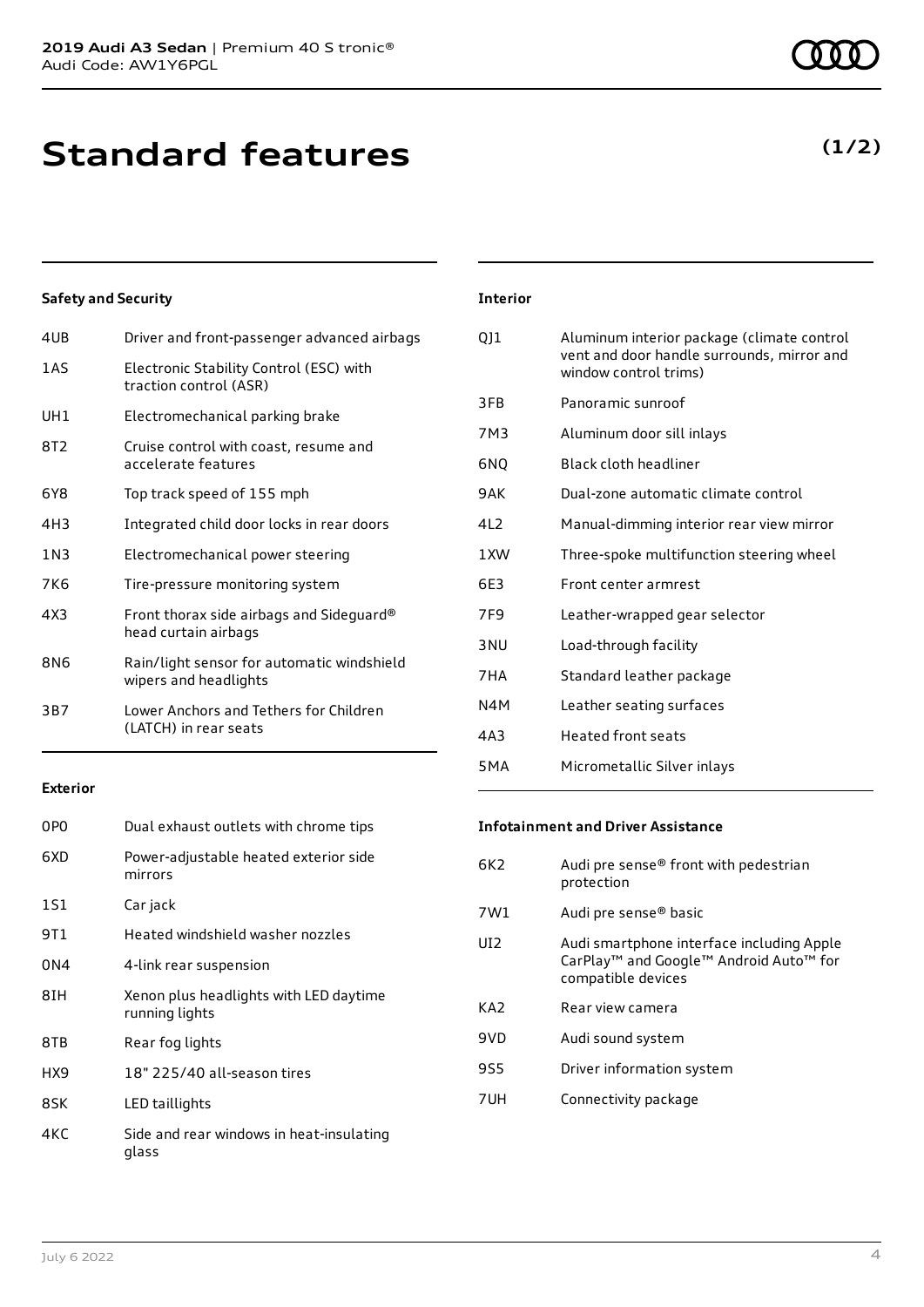**(2/2)**

### **Standard features**

### **Infotainment and Driver Assistance**

9ZX BLUETOOTH® wireless technology preparation for compatible devices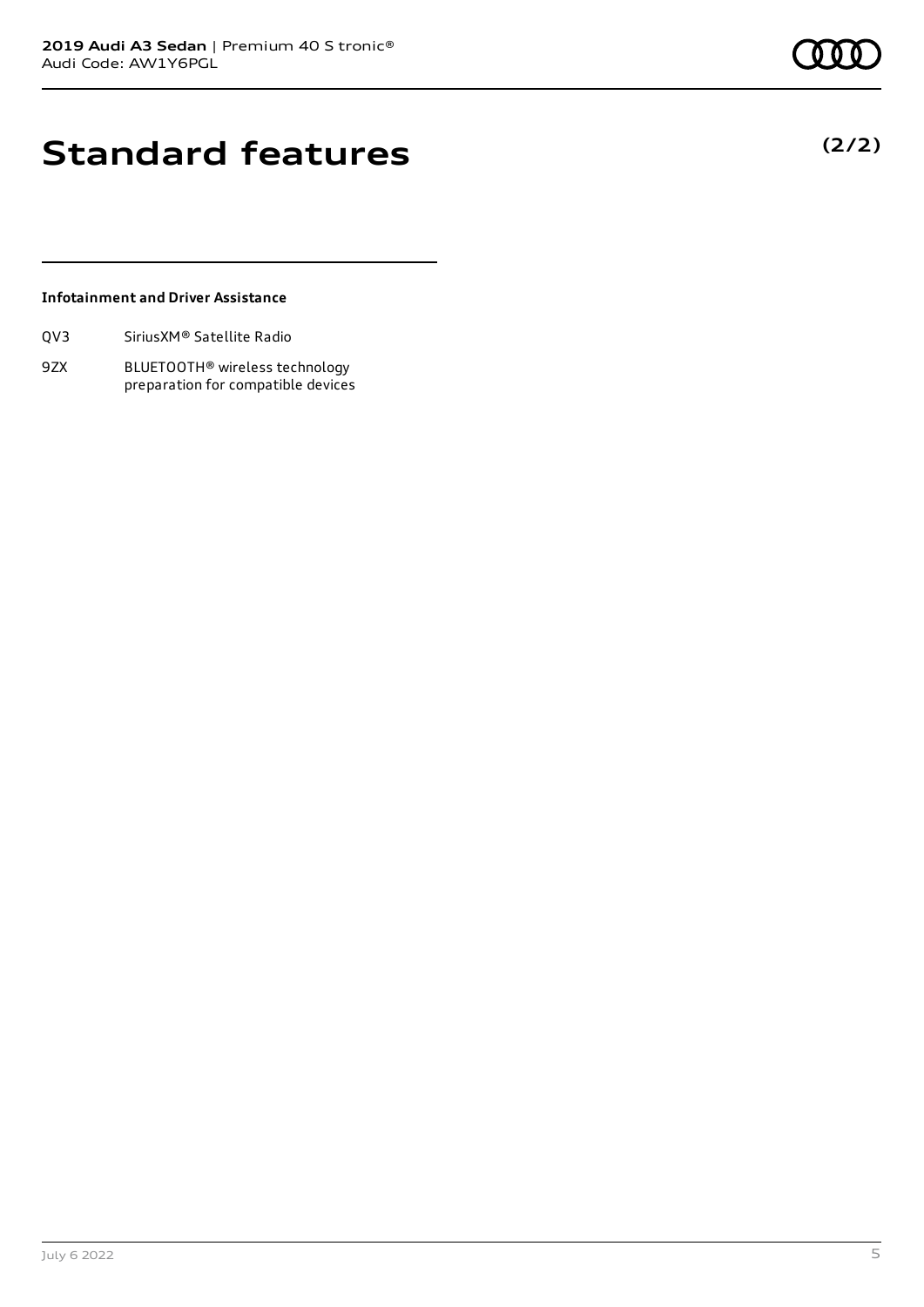### **Dealer remarks**

Certified. 2019 Audi A3 2.0T Premium SIRIUS SATELLITE RADIO, CUSTOMER BOUGHT HERE & SERVICED HERE, BACK UP CAMERA, PANORAMIC SUNROOF, APPLE CAR PLAY, 18`` 5 DOUBLE SPOKE WHEELS, Black Leather, ABS brakes, Alloy wheels, Electronic Stability Control, Front dual zone A/C, Heated door mirrors, Heated Front Bucket Seats, Heated front seats, Illuminated entry, Low tire pressure warning, Power moonroof, Remote keyless entry, Traction control.

Priced below KBB Fair Purchase Price! CARFAX One-Owner. Clean CARFAX. Audi Certified pre-owned Details:

\* Vehicle History

\* Includes 24/7 Roadside Assistance emergency towing, collision, jump start, flat tire change, emergency fuel service, lock-out service, extrication service, Audi assist, CARFAX Vehicle History Report and SiriusXM satellite radio complimentary 90 day subscription. If Audi New Vehicle Limited Warranty (NVLW) coverage remains at time of CPO purchase, CPO Limited Warranty Coverage commences upon expiration of NVLW and continues until 5 years from vehicle's original in-service date with no mileage limitation. If NVLW coverage has expired at time of CPO purchase, CPO Limited Warranty coverage commences at time of purchase and continues for 12 months with no mileage limitation. Limited warranty is transferable between private parties.

- \* Roadside Assistance
- \* Warranty Deductible: \$0
- \* 300+ Point Inspection

\* Limited Warranty: 12 Month/Unlimited Mile beginning after new car warranty expires or from certified purchase date

\* Transferable Warranty

Odometer is 10756 miles below market average! 26/35 City/Highway MPG

Vehicle pricing includes all offers and incentives. Sales tax, registration fees, dealer installed options, reconditioning costs, \$1,095 vehicle protection package and \$999 dealer fee not included in all vehicle prices shown and must be paid by the purchaser. While great effort is made to ensure the accuracy of the information on this site, errors do occur so please verify information with a customer service rep.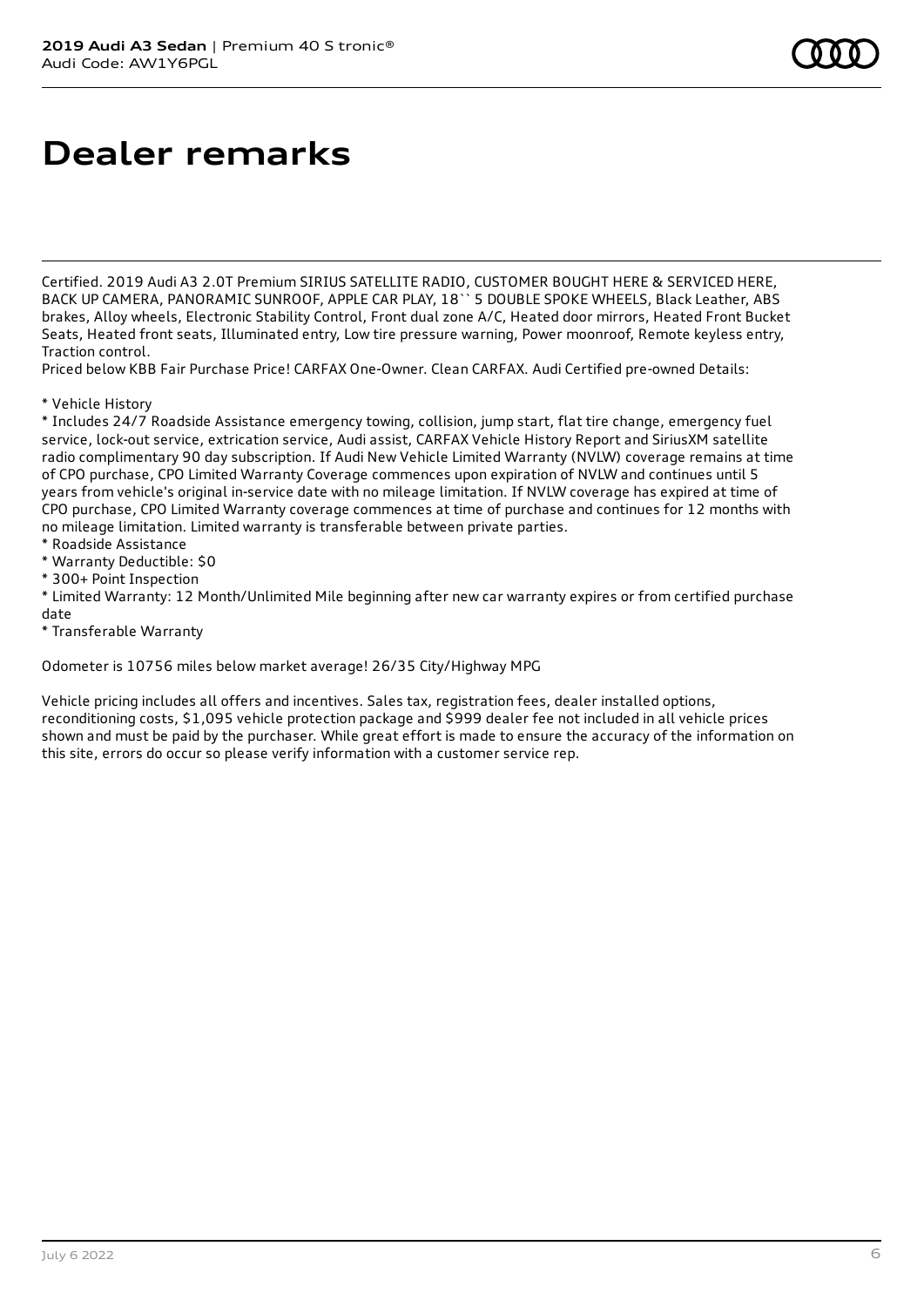### **Technical Specifications**

#### **Engineering | Performance**

| Engine type                                 | 2.0-liter four-cylinder                       | Gear ratios: 6th         | 0.755:1                                          |
|---------------------------------------------|-----------------------------------------------|--------------------------|--------------------------------------------------|
| Power Level                                 | 40                                            | Gear ratios: 7th         | 0.635:1                                          |
| Displacement                                | 2.01                                          | Gear ratios: Reverse     | 2.901:1                                          |
| Max. output ps/hp                           | 184 @ rpm                                     | Drivetrain type          | S tronic <sup>®</sup> dual-clutch                |
| Torque                                      | 222 lb-ft@rpm                                 | Gear ratios: Final Drive | 1st-5th 4.769: 1, 6th-7th &                      |
| Valvetrain                                  | 16-valve DOHC                                 |                          | Reverse 3.444: 1                                 |
| Acceleration (0 - 60                        | 6.6 seconds seconds                           | Gear ratios: 4th         | 0.925:1                                          |
| mph)                                        |                                               | Transmission             | Seven-speed S tronic <sup>®</sup> dual-clutch    |
| Engine block                                | Cast-iron                                     |                          | automatic transmission and front-<br>wheel drive |
| Induction/fuel injection Turbocharged/TFSI® |                                               | Gear ratios: 5th         | 0.705:1                                          |
| Cylinder head                               | Aluminum-alloy                                | Gear ratios: 2nd         | 2.750:1                                          |
| stroke                                      | Displacement/Bore and 1,984/82.5 x 92.8 cc/mm | Gear ratios: 3rd         | 1.767:1                                          |
| Top track speed <sup>1</sup>                | 130 mph mph                                   | Gear ratios: 1st         | 3.400:1                                          |

### **Electrical system**

| Alternator | 14 Volts - 320A |
|------------|-----------------|
| Battery    | 12 Volts - 59Ah |

#### **Driveline**

| uedi idlius. Filidi Diive | 15 0 11 1 4 . / 0 9 . 1 , 0 11 1 / 11 1 0 1<br>Reverse 3.444: 1                       |
|---------------------------|---------------------------------------------------------------------------------------|
| Gear ratios: 4th          | 0.925:1                                                                               |
| Transmission              | Seven-speed S tronic® dual-clutch<br>automatic transmission and front-<br>wheel drive |
| Gear ratios: 5th          | 0.705:1                                                                               |
| Gear ratios: 2nd          | 2.750:1                                                                               |
| Gear ratios: 3rd          | 1.767:1                                                                               |
| Gear ratios: 1st          | 3.400:1                                                                               |
| <b>Steering</b>           |                                                                                       |
| Steering type             | Electromechanical power steering<br>system                                            |

### **Suspension**

to-curb

Turning diameter, curb-36.1 ft

Steering ratio 15.3:1

| Front axle | MacPherson strut front suspension |
|------------|-----------------------------------|
| Rear axle  | Four-link rear suspension         |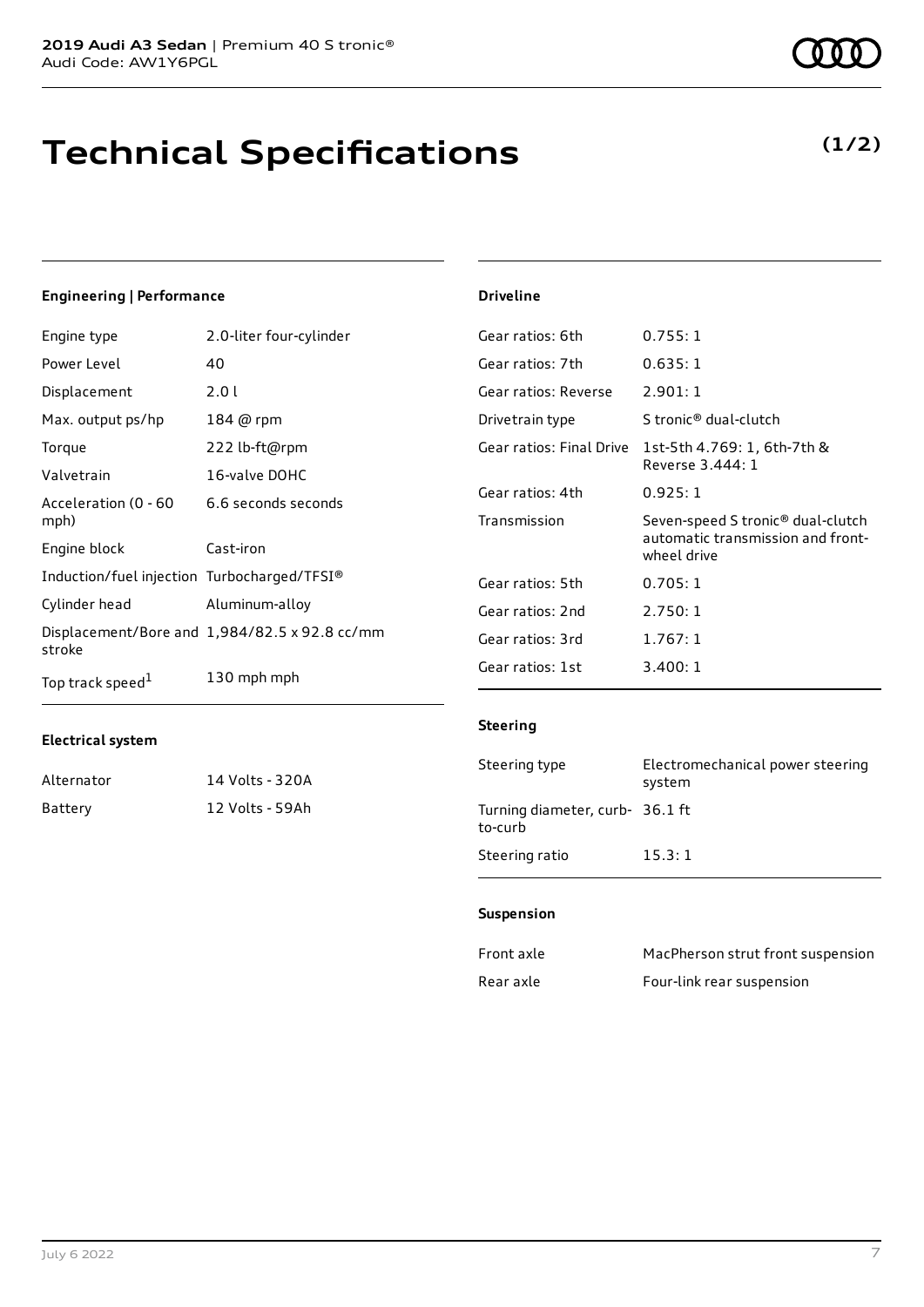### **Technical Specifications**

### **Brake system**

| <b>Front brakes</b>  | 12.3 (ventilated disc) in                                                                                           |
|----------------------|---------------------------------------------------------------------------------------------------------------------|
| Rear brakes          | 10.7 (solid disc) in                                                                                                |
| Parking brake        | Electromechanical                                                                                                   |
| <b>Body</b>          |                                                                                                                     |
| Material             | Lightweight construction<br>technology - fully galvanized steel<br>unibody with aluminum hood and<br>front subframe |
| Corrosion protection | Multistep anti-corrosion protection                                                                                 |

#### **Warranty | Maintenance**

| Warranty    | 4-year/50,000 mile Audi New<br>Vehicle Limited Warranty                 |
|-------------|-------------------------------------------------------------------------|
| Maintenance | 12-month/10,000 mile NO<br><b>CHARGE first scheduled</b><br>maintenance |

#### **Interior measurements**

| Seating capacity                          | 4                                    |
|-------------------------------------------|--------------------------------------|
| Shoulder room, rear                       | 45.7 in                              |
| Head room with front<br>sunroof           | 36.5 in                              |
| Leg room, rear                            | 31.9 in                              |
| Shoulder room, front                      | 54.8 in                              |
| Head room with rear<br>sunroof            | $36.1$ in                            |
| Head room, rear                           | 36.3 in                              |
| Leg room, front                           | 41.2 in                              |
| Head room, front                          | 37.4 in                              |
| Cargo volume, rear<br>seatbacks up/folded | 9.9 / 7.1 with top down cu ft, cu ft |

#### **Exterior Measurements**

| Height                        | 55.5 in                       |
|-------------------------------|-------------------------------|
| Length                        | 174.1 (174.3 with S line®) in |
| Wheelbase                     | 102.2 in                      |
| Drag coefficient              | 0.31 Cw                       |
| Overall width with<br>mirrors | 77.2 in                       |
| Track rear                    | 60.1 in                       |
| Track front                   | 61.2 in                       |
| Curb weight                   | 3,439 lb                      |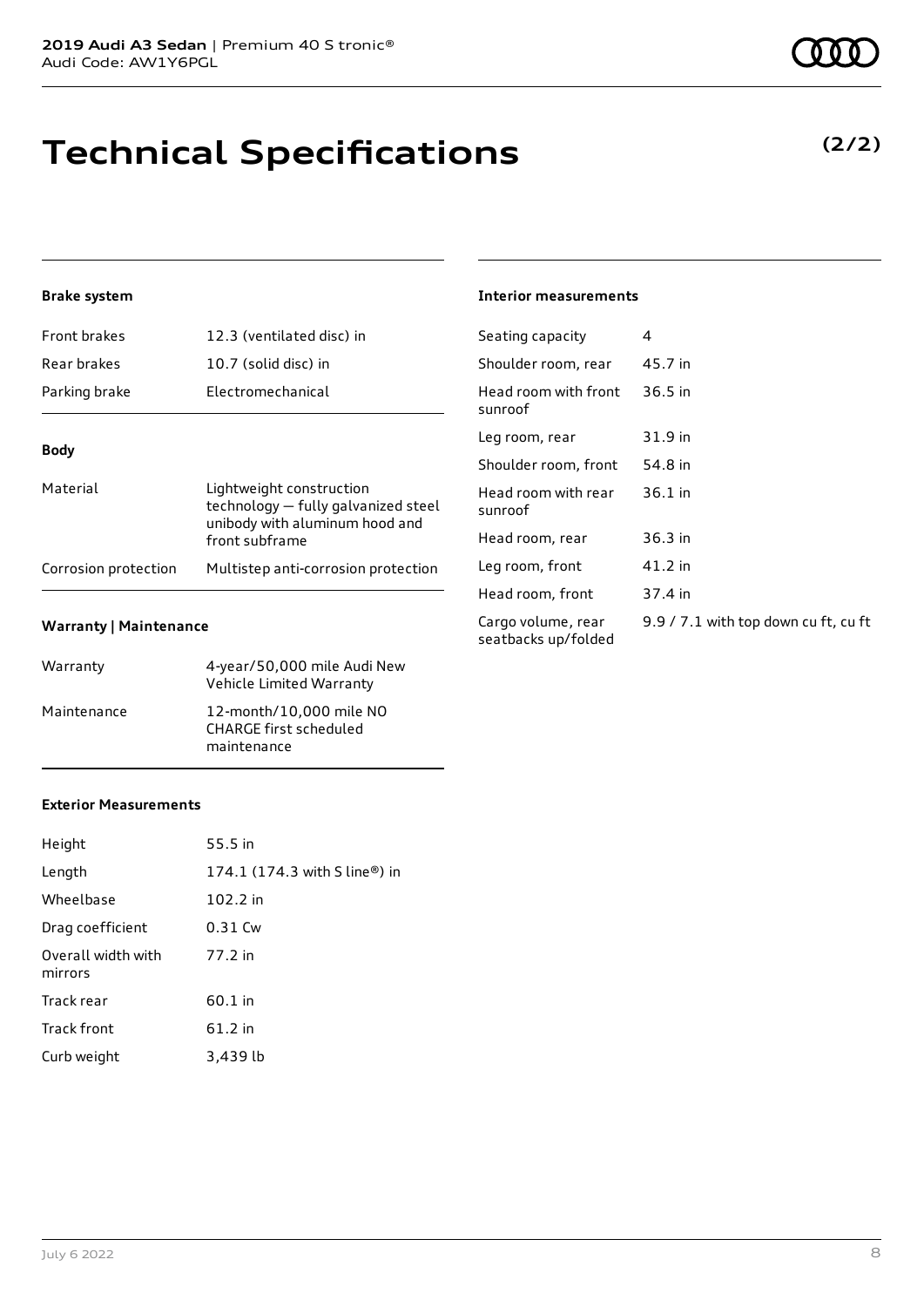### **Consumption- and emission**

### **Consumption by NEDC**

| urban       | 26 mpg |
|-------------|--------|
| extra-urban | 35 mpg |
| combined    | 29 mpg |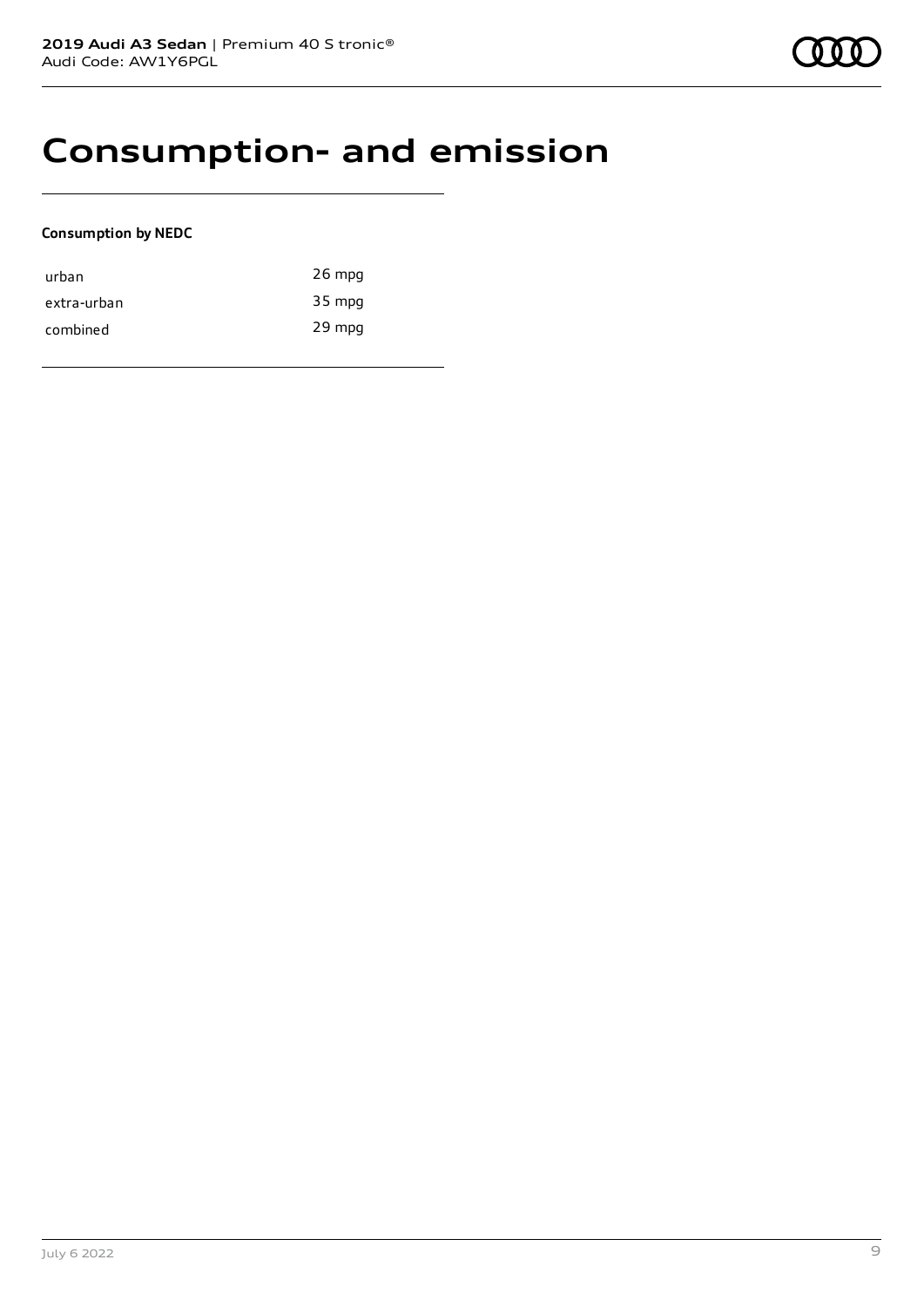

### **Contact**

Dealer **Audi Coral Springs**

5555 N State Road 7 33073 Coral Springs FL

Phone: 9545098960 FAX: 9545098966

www: [https://www.coralspringsaudifl.com](https://www.coralspringsaudifl.com/)